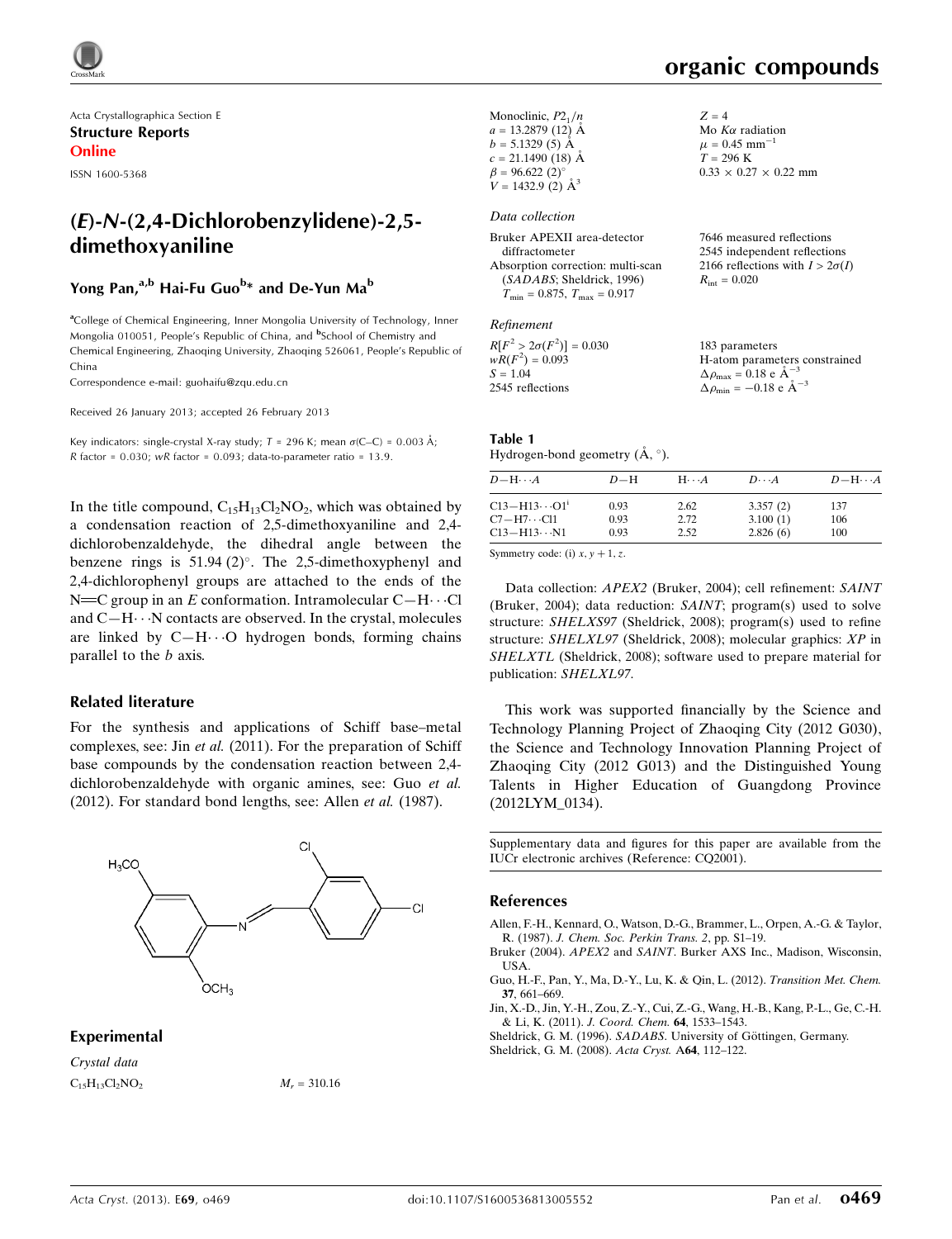# **supporting information**

*Acta Cryst.* (2013). E**69**, o469 [doi:10.1107/S1600536813005552]

# **(***E***)-***N***-(2,4-Dichlorobenzylidene)-2,5-dimethoxyaniline**

# **Yong Pan, Hai-Fu Guo and De-Yun Ma**

# **S1. Comment**

The field of Schiff bases and their complexes is rapidly developing mainly owing to facile synthesis and technological applications in many areas, such as biological activity (Jin *et al.*, 2011). As an extension of our work in the structural characterization of Schiff base compounds (Guo *et al.*, 2012), we synthesized the title compound. The title molecule, Fig. 1, has an *E* conformation around C=N double bond with a C8—C7—N1—C1 torsion angle = -174.5 (6) Å. The phenyl moiety (C1—C6/O1/O2) [maximum deviation of 0.052 (2) Å for the O2 atom] is almost planar with distances of 0.118 (3) Å (C14) and 0.298 (2) Å (C15) from the plane defined by the atoms C1—C6/O1/O2, respectively. The bond lengths (Allen *et al.*, 1987) and angles are within normal ranges and are comparable to those reported for related structures (Guo *et al.*, 2012). The dihedral angle between the substituted phenyl rings is 51.94 (2) Å. In the crystal, molecules are linked through C13—H13···O1 hydrogen bonds forming one-dimensional chains parallel to the *b* axis (Fig. 2). Moreover, intramolecular hydrogen bonding interactions are also observed (Table 1).

## **S2. Experimental**

Title compound was by prepared by the condensation of 2,5-dimethoxyaniline (4.60 g, 30 mmol) with 2,4-dichlorobenzaldehyde (5.25 g, 30 mmol) in ethanol (20 ml) as the reaction medium. The solution was refluxed for 3–4 h and then allowed to cool to room temperature. The yellow precipitate was recrystallized from ethanol to give the title compound as yellow crystals. Yield 6.20 g (66.7%). [m.p. 363–365 K; 1 H NMR(CDCl3, delta, p.p.m.) 8.26 (s, 1H, HC=N), 6.90–7.88 (m, 6H, Ar—H), 3.74–3.86 (m, 6H); <sup>13</sup>C NMR (CDCl<sub>3</sub>, delta, p.p.m.) 171.5, 153.5, 144.3, 140.0, 139.7, 137.4, 131.6, 130.3, 130.5, 129.8, 127.8, 115.5, 114.1, 111.5, 58.3, 57.1, 56.7, 55.9, 55.8, 55.7].

## **S3. Refinement**

All H atoms were located on the difference maps, and were treated as riding atoms with C—H distances of 0.93 and 0.96 Å, for aryl and methyl, respectively, with *U*iso(H) = 1.5*U*eq (methyl C-atoms) and 1.2*U*eq(non-methyl C-atoms). The hightest peak is located 0.99 Å from Cl2 and the deepest hole is located 0.80 Å from Cl1.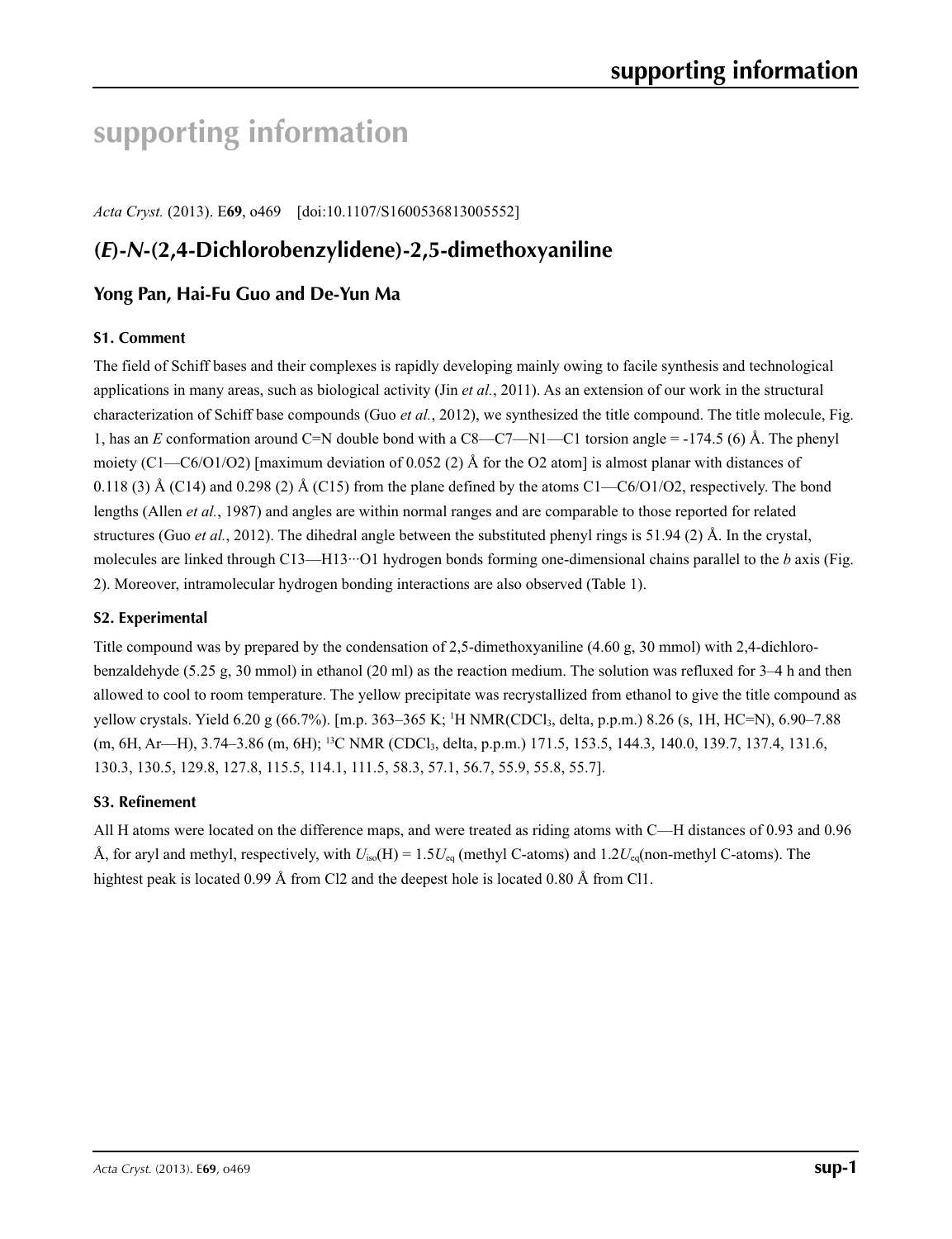

## **Figure 1**

The molecular structure of the title compound, with the atomic numbering scheme. Displacement ellipsoids are drawn at the 30% probability level.



# **Figure 2**

A view parallel to the *a* axis of crystal packing of the title compound, showing how the molecules are linked *via* hydrogen bonds (dashed lines). Only the H atoms involved in these interactions are shown.

# **(***E***)-***N***-(2,4-Dichlorobenzylidene)-2,5-dimethoxyaniline**

| Crystal data                      |                                        |
|-----------------------------------|----------------------------------------|
| $C_{15}H_{13}Cl_2NO_2$            | $F(000) = 640$                         |
| $M_r = 310.16$                    | $D_x = 1.438$ Mg m <sup>-3</sup>       |
| Monoclinic, $P2_1/n$              | Mo Ka radiation, $\lambda = 0.71073$ Å |
| Hall symbol: -P 2yn               | Cell parameters from 5300 reflections  |
| $a = 13.2879(12)$ Å               | $\theta$ = 1.3–28.0°                   |
| $b = 5.1329(5)$ Å                 | $\mu = 0.45$ mm <sup>-1</sup>          |
| $c = 21.1490(18)$ Å               | $T = 296 \text{ K}$                    |
| $\beta$ = 96.622 (2) <sup>o</sup> | Block, yellow                          |
| $V = 1432.9$ (2) Å <sup>3</sup>   | $0.33 \times 0.27 \times 0.22$ mm      |
| $Z=4$                             |                                        |
|                                   |                                        |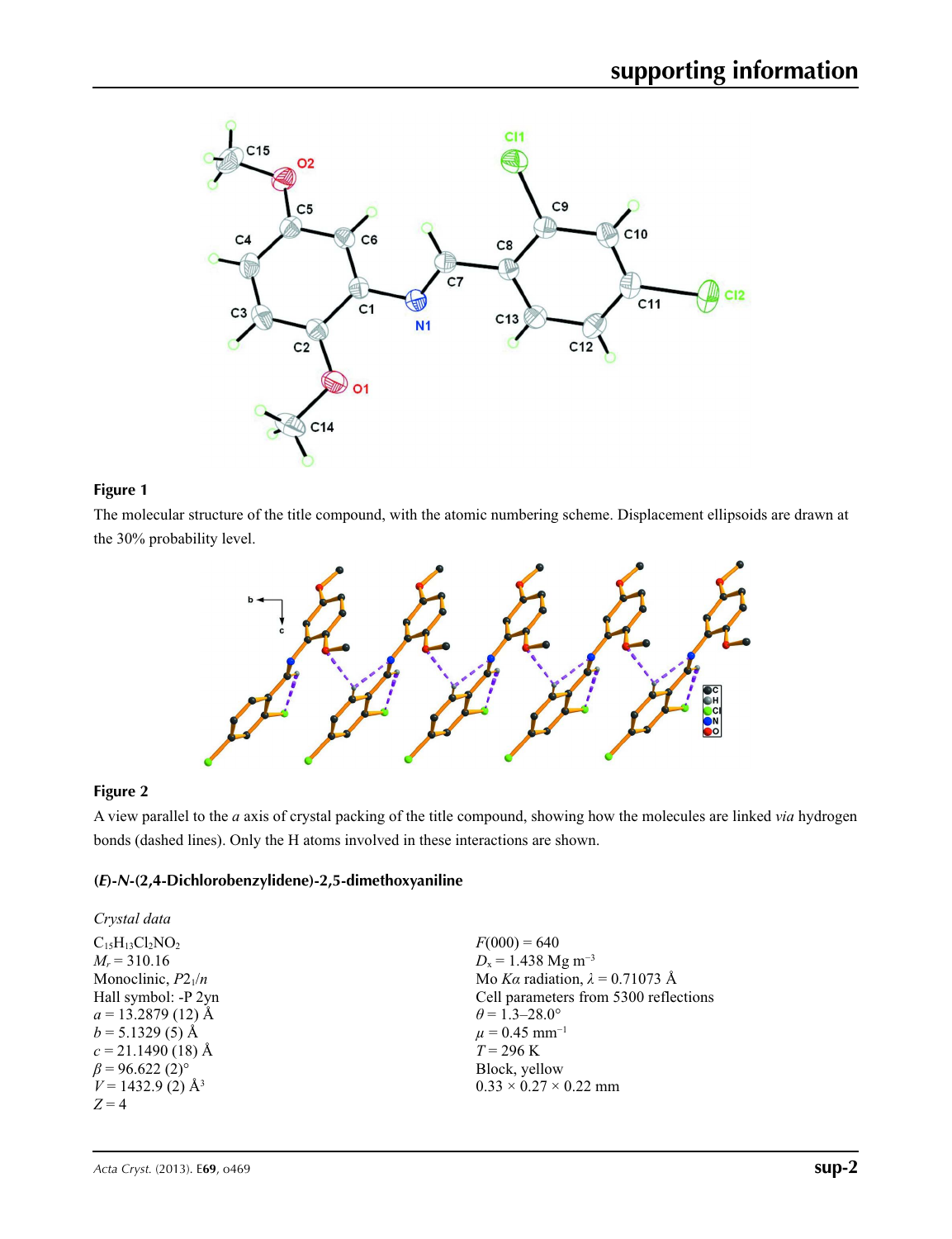*Data collection*

| Bruker APEXII area-detector<br>diffractometer<br>Radiation source: fine-focus sealed tube<br>Graphite monochromator<br>$\varphi$ and $\omega$ scan<br>Absorption correction: multi-scan<br>(SADABS; Sheldrick, 1996)<br>$T_{\min}$ = 0.875, $T_{\max}$ = 0.917<br>Refinement | 7646 measured reflections<br>2545 independent reflections<br>2166 reflections with $I > 2\sigma(I)$<br>$R_{\rm int} = 0.020$<br>$\theta_{\text{max}} = 25.2^{\circ}, \theta_{\text{min}} = 1.7^{\circ}$<br>$h = -15 \rightarrow 15$<br>$k = -6 \rightarrow 6$<br>$l = -25 \rightarrow 25$ |
|------------------------------------------------------------------------------------------------------------------------------------------------------------------------------------------------------------------------------------------------------------------------------|-------------------------------------------------------------------------------------------------------------------------------------------------------------------------------------------------------------------------------------------------------------------------------------------|
| Refinement on $F^2$                                                                                                                                                                                                                                                          | Secondary atom site location: difference Fourier                                                                                                                                                                                                                                          |
| Least-squares matrix: full                                                                                                                                                                                                                                                   | map                                                                                                                                                                                                                                                                                       |
| $R[F^2 > 2\sigma(F^2)] = 0.030$                                                                                                                                                                                                                                              | Hydrogen site location: inferred from                                                                                                                                                                                                                                                     |
| $wR(F^2) = 0.093$                                                                                                                                                                                                                                                            | neighbouring sites                                                                                                                                                                                                                                                                        |
| $S = 1.04$                                                                                                                                                                                                                                                                   | H-atom parameters constrained                                                                                                                                                                                                                                                             |
| 2545 reflections                                                                                                                                                                                                                                                             | $w = 1/[\sigma^2(F_0^2) + (0.0481P)^2 + 0.4104P]$                                                                                                                                                                                                                                         |
| 183 parameters                                                                                                                                                                                                                                                               | where $P = (F_o^2 + 2F_c^2)/3$                                                                                                                                                                                                                                                            |
| 0 restraints                                                                                                                                                                                                                                                                 | $(\Delta/\sigma)_{\text{max}} = 0.002$                                                                                                                                                                                                                                                    |
| Primary atom site location: structure-invariant                                                                                                                                                                                                                              | $\Delta\rho_{\rm max} = 0.18$ e Å <sup>-3</sup>                                                                                                                                                                                                                                           |
| direct methods                                                                                                                                                                                                                                                               | $\Delta\rho_{\rm min} = -0.18$ e Å <sup>-3</sup>                                                                                                                                                                                                                                          |

## *Special details*

**Geometry**. All e.s.d.'s (except the e.s.d. in the dihedral angle between two l.s. planes) are estimated using the full covariance matrix. The cell e.s.d.'s are taken into account individually in the estimation of e.s.d.'s in distances, angles and torsion angles; correlations between e.s.d.'s in cell parameters are only used when they are defined by crystal symmetry. An approximate (isotropic) treatment of cell e.s.d.'s is used for estimating e.s.d.'s involving l.s. planes.

**Refinement**. Refinement of  $F^2$  against ALL reflections. The weighted R-factor wR and goodness of fit *S* are based on  $F^2$ , conventional *R*-factors *R* are based on *F*, with *F* set to zero for negative  $F^2$ . The threshold expression of  $F^2 > \sigma(F^2)$  is used only for calculating *R*-factors(gt) *etc*. and is not relevant to the choice of reflections for refinement. *R*-factors based on *F*<sup>2</sup> are statistically about twice as large as those based on *F*, and *R*- factors based on ALL data will be even larger.

*Fractional atomic coordinates and isotropic or equivalent isotropic displacement parameters (Å<sup>2</sup>)* 

|                | $\mathcal{X}$ | $\mathcal{Y}$ | $\boldsymbol{Z}$ | $U_{\rm iso}*/U_{\rm eq}$ |  |
|----------------|---------------|---------------|------------------|---------------------------|--|
| C <sub>1</sub> | 0.23947(13)   | 0.0926(3)     | 0.90147(8)       | 0.0410(4)                 |  |
| C <sub>2</sub> | 0.31359(13)   | $-0.0886(4)$  | 0.88812(8)       | 0.0445(4)                 |  |
| C <sub>3</sub> | 0.29198(16)   | $-0.2578(4)$  | 0.83778(9)       | 0.0534(5)                 |  |
| H <sub>3</sub> | 0.3401        | $-0.3811$     | 0.8295           | $0.064*$                  |  |
| C4             | 0.20020(16)   | $-0.2487(4)$  | 0.79912(9)       | 0.0531(5)                 |  |
| H4             | 0.1869        | $-0.3651$     | 0.7655           | $0.064*$                  |  |
| C <sub>5</sub> | 0.12894(14)   | $-0.0656(4)$  | 0.81105(8)       | 0.0479(4)                 |  |
| C <sub>6</sub> | 0.14928(14)   | 0.1034(4)     | 0.86207(8)       | 0.0449(4)                 |  |
| H <sub>6</sub> | 0.1010        | 0.2270        | 0.8699           | $0.054*$                  |  |
| C7             | 0.19243(13)   | 0.3032(4)     | 0.98933(8)       | 0.0413(4)                 |  |
| H7             | 0.1331        | 0.2057        | 0.9830           | $0.050*$                  |  |
| C8             | 0.20445(12)   | 0.4962(3)     | 1.04073(7)       | 0.0384(4)                 |  |
| C9             | 0.13326(13)   | 0.5323(3)     | 1.08379(8)       | 0.0395(4)                 |  |
| C10            | 0.14630(14)   | 0.7172(4)     | 1.13174(8)       | 0.0448(4)                 |  |
| H10            | 0.0982        | 0.7379        | 1.1600           | $0.054*$                  |  |
| C11            | 0.23178(15)   | 0.8692(4)     | 1.13661(8)       | 0.0460(4)                 |  |
|                |               |               |                  |                           |  |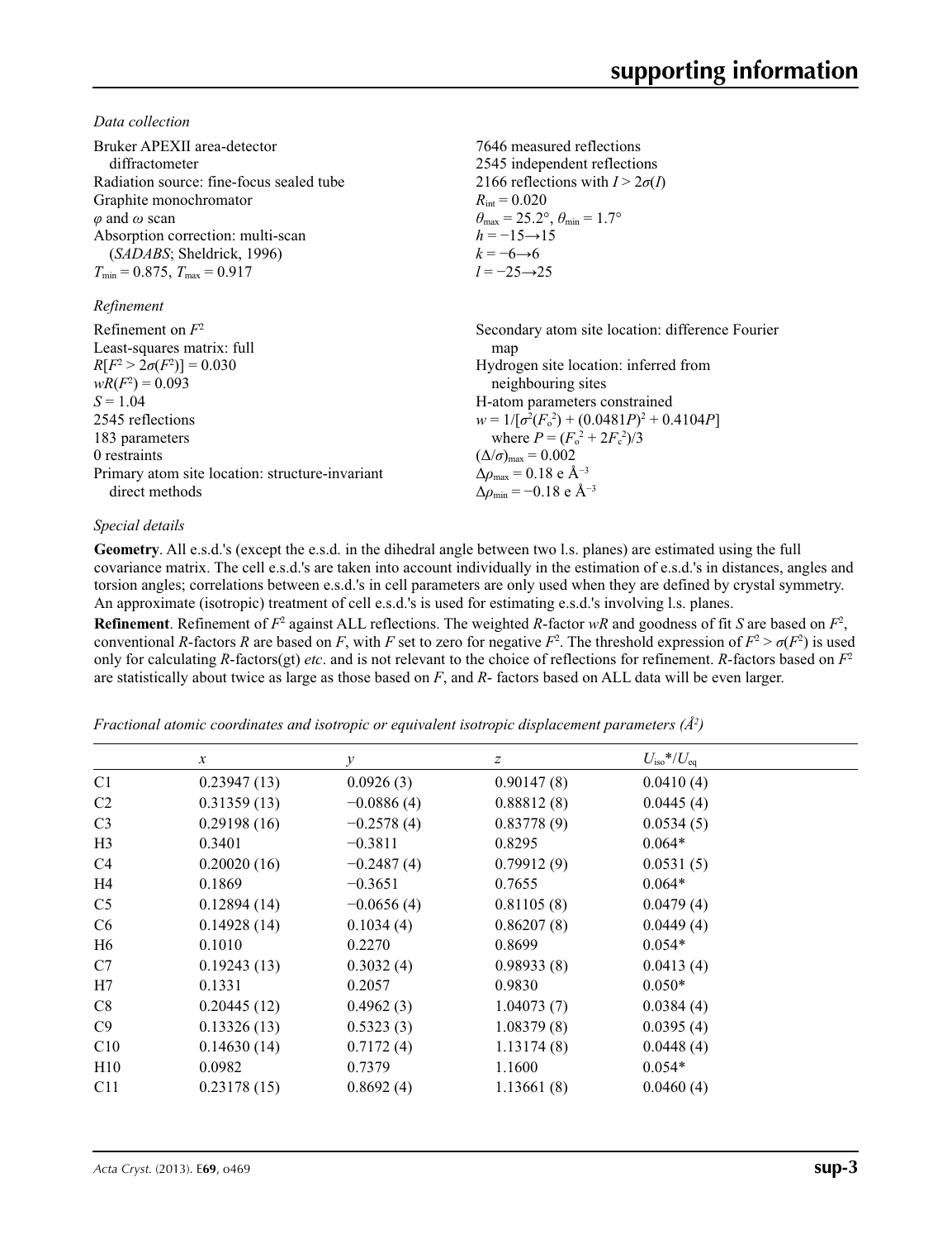| C12             | 0.30436(16) | 0.8415(4)    | 1.09520(9)  | 0.0526(5)   |  |
|-----------------|-------------|--------------|-------------|-------------|--|
| H12             | 0.3621      | 0.9453       | 1.0993      | $0.063*$    |  |
| C13             | 0.28939(14) | 0.6569(4)    | 1.04783(8)  | 0.0480(4)   |  |
| H13             | 0.3377      | 0.6390       | 1.0196      | $0.058*$    |  |
| C <sub>14</sub> | 0.47361(16) | $-0.2867(5)$ | 0.92139(12) | 0.0679(6)   |  |
| H14A            | 0.4417      | $-0.4528$    | 0.9253      | $0.102*$    |  |
| H14B            | 0.5300      | $-0.2699$    | 0.9538      | $0.102*$    |  |
| H14C            | 0.4971      | $-0.2736$    | 0.8802      | $0.102*$    |  |
| C15             | 0.0017(2)   | $-0.2339(6)$ | 0.73297(11) | 0.0803(8)   |  |
| H15A            | 0.0448      | $-0.2478$    | 0.6996      | $0.121*$    |  |
| H15B            | $-0.0663$   | $-0.1967$    | 0.7148      | $0.121*$    |  |
| H15C            | 0.0028      | $-0.3952$    | 0.7560      | $0.121*$    |  |
| C <sub>11</sub> | 0.02571(3)  | 0.33712(10)  | 1.08021(2)  | 0.05366(16) |  |
| Cl <sub>2</sub> | 0.24982(5)  | 1.10453(10)  | 1.19606(2)  | 0.06520(19) |  |
| N1              | 0.26115(11) | 0.2661(3)    | 0.95328(7)  | 0.0441(4)   |  |
| O <sub>1</sub>  | 0.40247(10) | $-0.0847(3)$ | 0.92844(7)  | 0.0575(4)   |  |
| O <sub>2</sub>  | 0.03701(11) | $-0.0305(3)$ | 0.77496(7)  | 0.0662(4)   |  |
|                 |             |              |             |             |  |

*Atomic displacement parameters (Å2 )*

|                 | $U^{11}$   | $\mathcal{I}^{22}$ | $\mathcal{L}^{\beta 3}$ | $U^{12}$      | $U^{13}$     | $L^{23}$      |
|-----------------|------------|--------------------|-------------------------|---------------|--------------|---------------|
| C <sub>1</sub>  | 0.0453(9)  | 0.0381(10)         | 0.0413(9)               | $-0.0026(7)$  | 0.0125(7)    | 0.0004(7)     |
| C2              | 0.0446(10) | 0.0457(11)         | 0.0454(9)               | 0.0017(8)     | 0.0139(7)    | 0.0044(8)     |
| C <sub>3</sub>  | 0.0615(12) | 0.0460(11)         | 0.0561(11)              | 0.0066(9)     | 0.0211(9)    | $-0.0026(9)$  |
| C <sub>4</sub>  | 0.0670(13) | 0.0485(12)         | 0.0461(10)              | $-0.0092(9)$  | 0.0164(9)    | $-0.0087(9)$  |
| C <sub>5</sub>  | 0.0491(10) | 0.0535(12)         | 0.0421(9)               | $-0.0095(9)$  | 0.0100(8)    | $-0.0005(8)$  |
| C <sub>6</sub>  | 0.0436(10) | 0.0477(11)         | 0.0449(9)               | 0.0010(8)     | 0.0113(7)    | $-0.0028(8)$  |
| C7              | 0.0404(9)  | 0.0417(10)         | 0.0413(8)               | 0.0014(7)     | 0.0034(7)    | 0.0020(8)     |
| C8              | 0.0423(9)  | 0.0361(9)          | 0.0365(8)               | 0.0048(7)     | 0.0024(7)    | 0.0037(7)     |
| C9              | 0.0400(9)  | 0.0377(9)          | 0.0403(8)               | 0.0047(7)     | 0.0016(7)    | 0.0062(7)     |
| C10             | 0.0535(11) | 0.0430(10)         | 0.0376(9)               | 0.0129(8)     | 0.0046(7)    | 0.0027(8)     |
| C11             | 0.0643(12) | 0.0354(10)         | 0.0357(8)               | 0.0070(8)     | $-0.0054(8)$ | 0.0023(7)     |
| C12             | 0.0587(11) | 0.0481(11)         | 0.0491(10)              | $-0.0106(9)$  | $-0.0019(8)$ | 0.0025(9)     |
| C13             | 0.0496(10) | 0.0517(12)         | 0.0435(9)               | $-0.0029(9)$  | 0.0090(8)    | 0.0014(8)     |
| C <sub>14</sub> | 0.0483(12) | 0.0714(15)         | 0.0875(16)              | 0.0155(10)    | 0.0219(11)   | 0.0111(13)    |
| C15             | 0.0758(16) | 0.102(2)           | 0.0615(13)              | $-0.0301(15)$ | 0.0016(11)   | $-0.0213(14)$ |
| C <sub>11</sub> | 0.0457(3)  | 0.0577(3)          | 0.0593(3)               | $-0.0027(2)$  | 0.0129(2)    | $-0.0005(2)$  |
| Cl2             | 0.0955(4)  | 0.0480(3)          | 0.0478(3)               | 0.0076(3)     | $-0.0101(2)$ | $-0.0082(2)$  |
| N1              | 0.0450(8)  | 0.0451(9)          | 0.0425(8)               | 0.0008(7)     | 0.0065(6)    | $-0.0023(7)$  |
| O <sub>1</sub>  | 0.0463(7)  | 0.0635(9)          | 0.0628(8)               | 0.0102(6)     | 0.0072(6)    | $-0.0008(7)$  |
| O <sub>2</sub>  | 0.0571(9)  | 0.0824(11)         | 0.0569(8)               | $-0.0062(8)$  | $-0.0026(6)$ | $-0.0149(8)$  |
|                 |            |                    |                         |               |              |               |

# *Geometric parameters (Å, º)*

| $C1-C6$   | 1.380(2) | $C9 - C10$    | 1.385(3)   |
|-----------|----------|---------------|------------|
| $C1-C2$   | 1.407(2) | $C9 - C11$    | 1.7397(18) |
| $C1-M1$   | 1.416(2) | $C10 - C11$   | 1.372(3)   |
| $C2 - 01$ | 1.375(2) | $C10$ —H $10$ | 0.9300     |
|           |          |               |            |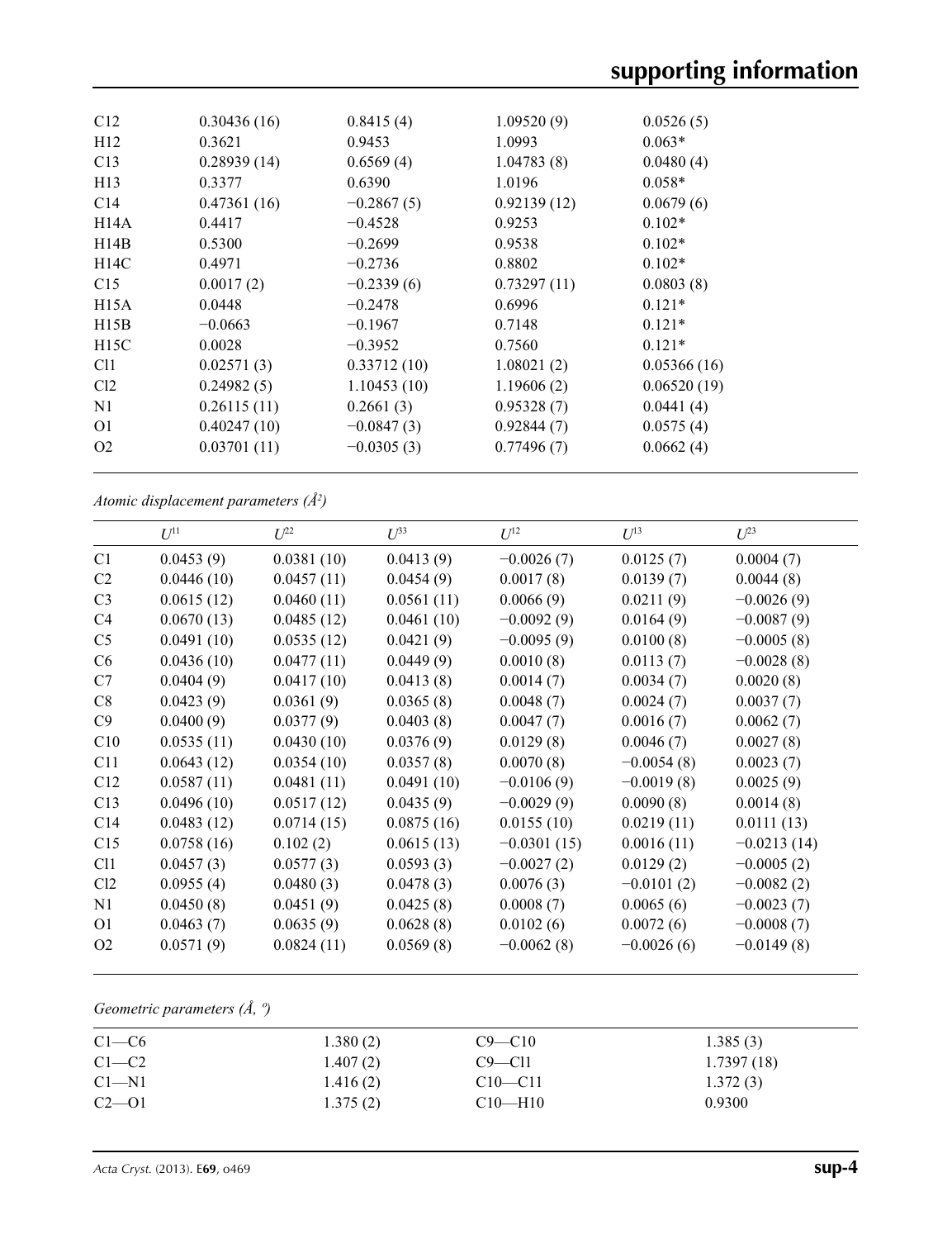| $C2-C3$        | 1.379(3)   | $C11 - C12$       | 1.383(3)   |
|----------------|------------|-------------------|------------|
| $C3-C4$        | 1.389(3)   | $C11 - C12$       | 1.7399(18) |
| $C3-H3$        | 0.9300     | $C12 - C13$       | 1.376(3)   |
| $C4 - C5$      | 1.378(3)   | $C12 - H12$       | 0.9300     |
| $C4 - H4$      | 0.9300     | $C13 - H13$       | 0.9300     |
| $C5 - O2$      | 1.376(2)   | $C14 - O1$        | 1.423(2)   |
| $C5-C6$        | 1.387(3)   | $C14 - H14A$      | 0.9600     |
| $C6 - H6$      | 0.9300     | $C14 - H14B$      | 0.9600     |
| $C7 - N1$      | 1.270(2)   | C14-H14C          | 0.9600     |
| $C7-C8$        | 1.466(2)   | $C15 - 02$        | 1.415(3)   |
| $C7 - H7$      | 0.9300     | $C15 - H15A$      | 0.9600     |
| $C8 - C13$     | 1.392(3)   | $C15 - H15B$      | 0.9600     |
| $C8-C9$        | 1.399(2)   | $C15 - H15C$      | 0.9600     |
| $C6-C1-C2$     | 119.02(16) | $C11 - C10 - C9$  | 118.51(16) |
| $C6-C1-N1$     | 121.81(16) | $C11 - C10 - H10$ | 120.7      |
| $C2-C1-N1$     | 119.12(16) | $C9 - C10 - H10$  | 120.7      |
| $O1 - C2 - C3$ | 125.15(17) | $C10-C11-C12$     | 121.70(17) |
| $O1 - C2 - C1$ | 115.92(16) | $C10 - C11 - C12$ | 119.53(14) |
| $C3-C2-C1$     | 118.91(17) | $C12 - C11 - C12$ | 118.77(15) |
| $C2-C3-C4$     | 121.60(18) | $C13 - C12 - C11$ | 118.63(18) |
| $C2-C3-H3$     | 119.2      | $C13 - C12 - H12$ | 120.7      |
| $C4-C3-H3$     | 119.2      | $C11 - C12 - H12$ | 120.7      |
| $C5-C4-C3$     | 119.38(18) | $C12-C13-C8$      | 122.25(17) |
| $C5-C4-H4$     | 120.3      | $C12-C13-H13$     | 118.9      |
| $C3-C4-H4$     | 120.3      | $C8 - C13 - H13$  | 118.9      |
| $O2 - C5 - C4$ | 124.94(17) | $O1 - C14 - H14A$ | 109.5      |
| $O2-C5-C6$     | 115.51(17) | $O1 - C14 - H14B$ | 109.5      |
| $C4-C5-C6$     | 119.53(18) | H14A-C14-H14B     | 109.5      |
| $C1-C6-C5$     | 121.49(17) | $O1 - C14 - H14C$ | 109.5      |
| $C1-C6-H6$     | 119.3      | H14A-C14-H14C     | 109.5      |
| $C5-C6-H6$     | 119.3      | H14B-C14-H14C     | 109.5      |
| $N1-C7-C8$     | 121.49(17) | $O2 - C15 - H15A$ | 109.5      |
| $N1-C7-H7$     | 119.3      | $O2 - C15 - H15B$ | 109.5      |
| $C8-C7-H7$     | 119.3      | H15A-C15-H15B     | 109.5      |
| $C13-C8-C9$    | 116.89(16) | $O2 - C15 - H15C$ | 109.5      |
| $C13-C8-C7$    | 119.87(15) | H15A-C15-H15C     | 109.5      |
| $C9 - C8 - C7$ | 123.23(16) | H15B-C15-H15C     | 109.5      |
| $C10-C9-C8$    | 122.02(17) | $C7 - N1 - C1$    | 117.58(15) |
| $C10-C9-C11$   | 117.34(13) | $C2 - 01 - C14$   | 117.26(17) |
| $C8-C9-C11$    | 120.61(14) | $C5 - O2 - C15$   | 117.40(19) |
|                |            |                   |            |

# *Hydrogen-bond geometry (Å, º)*

| $D$ —H… $A$        | $D$ —H | $H \cdots A$ | $D \cdots A$ | $D$ H $$ $A$ |
|--------------------|--------|--------------|--------------|--------------|
| $C13$ —H13… $O1^1$ |        | 2.62         | 3.357(2)     | 137          |